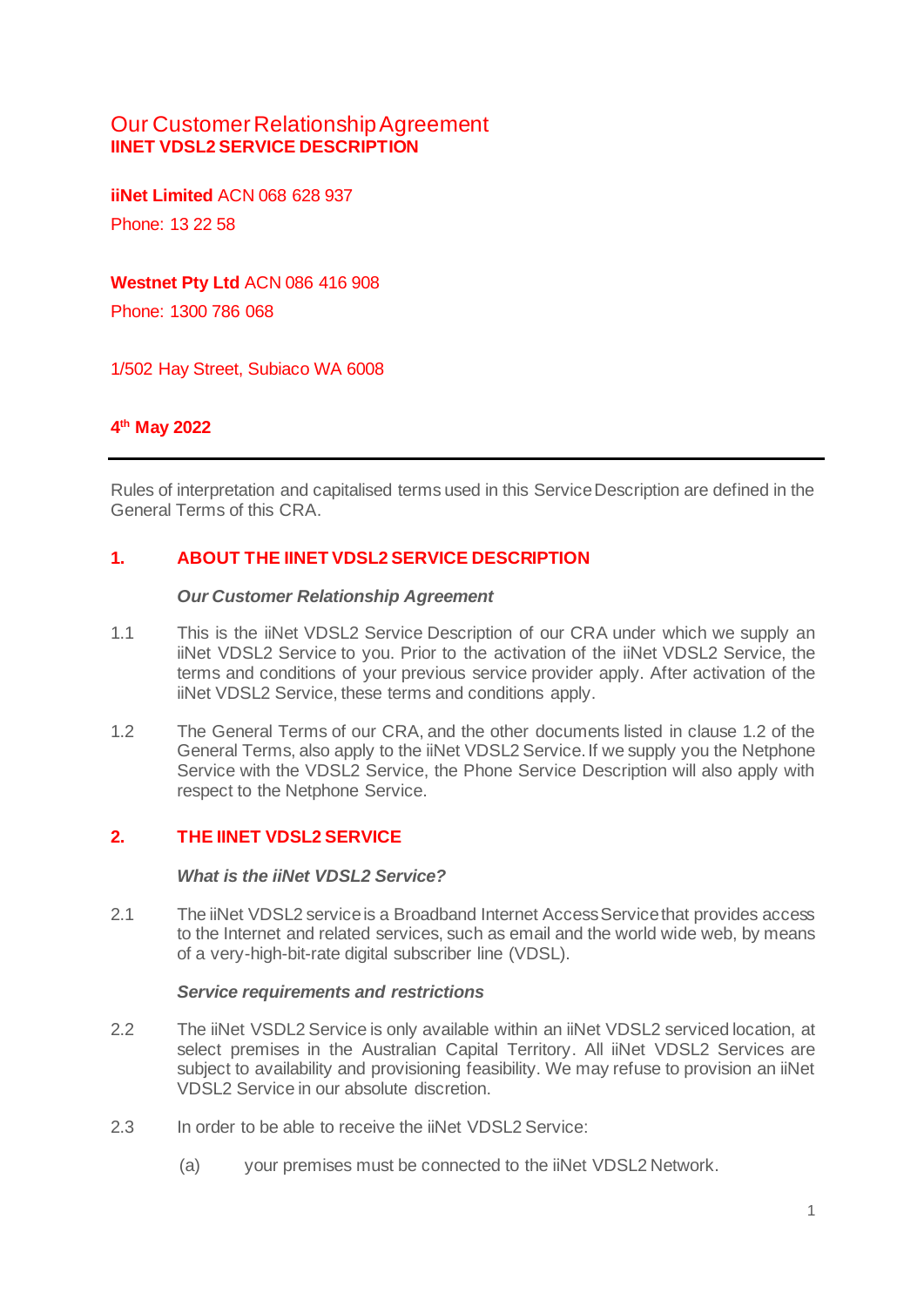- (b) you must meet all of our System Requirements;
- (c) the iiNet VDSL2 equipment must be installed by iiNet or an approved iiNet installer; and
- (d) using multiple devices in your Premises, you will require an iiNet VDSL2 ready router

### *Connecting to the iiNet VDSL2 network*

- 2.4 Your Premises must be already connected to the iiNet VDSL2 Network in order to receive the iiNet VDSL2 Service.
- 2.5 Standard installations are done without charge to you. Setup fees may apply as set out in our Pricing Schedule. Installations that are not standard may require you to pay additional charges. Information about iiNet VDSL2 Service installations is provided on our Website.

### *Standard Installations – VDSL2*

- 2.6 Subject to any changes in our installation practices, a standard installation of VDSL2 (where relevant) includes:
	- (a) a Lead-in;
	- (b) a Connecting Cable;
	- (c) a Telecommunications Outlet or Passive NTD;
	- (d) in all cases, any other equipment which iiNet considers is required.

#### *Special Installation Requirements*

- 2.7 If you have any special or non-standard installation requirements, you must ensure that you discuss them clearly with the installation technician. Non-standard installation tasks include but are not limited to installation(s) that is unusual, complex, difficult, or there are safety issues during the installation.
- 2.8 Your preferences may not be suitable if technical requirements are not met. Additional cabling work may increase costs and/or timeframes of your installation and may require a third party if the work is not within iiNet's responsibilities. Tasks not within iiNet's responsibilities include, but are not limited to:
	- (a) the installation requires wiring to additional Telecommunications Outlets (either existing or new);
	- (b) the installation requires an underground connection from the pole to the premises

### **3. GENERAL TERMS APPLICABLE TO ALL IINET VDSL2 SERVICES**

The terms in clauses 4 to 18 of this service description apply to all iiNet VDSL2 Services supplied by us.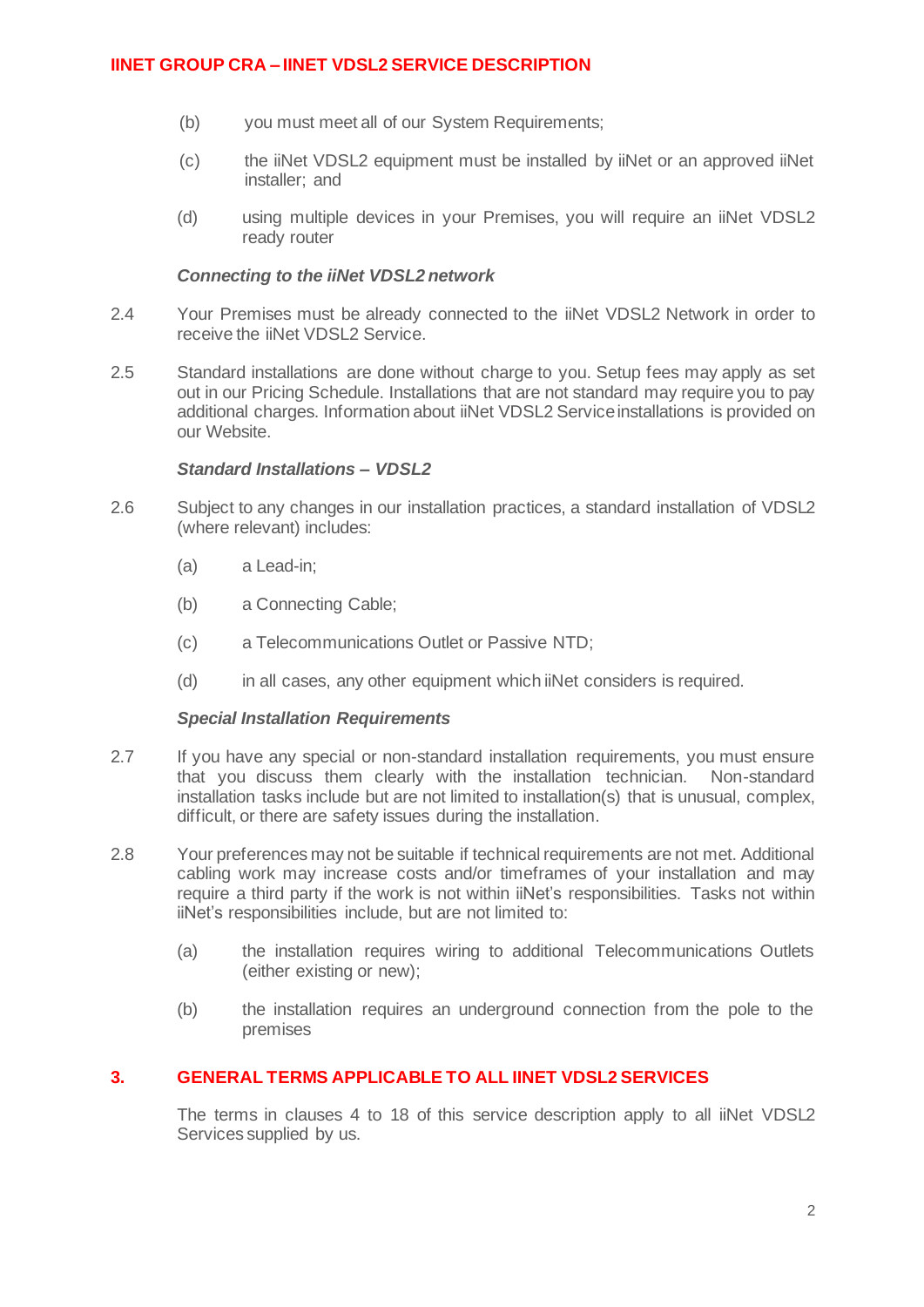## **4. INSTALLATION**

### *Appointments*

- 4.1 You are responsible for ensuring that you (or an adult authorised by you) are at your Premises for the installation appointment to:
	- (a) provide access to your Premises for the installation work;
	- (b) approve the final location of the installation; and
	- (c) approve any additional charges for non-standard installation tasks (if applicable).
- 4.2 You acknowledge and agree that:
	- (a) if you need to reschedule the installation appointment you must give us at least three Business Days' notice, and that fees may apply for;
		- (A) Missed appointments;
		- (B) Appointments rescheduled by you with less than three Business Days' notice; and
		- (C) Appointments cancelled by you with less than three Business Days' notice
	- (b) you are responsible for any additional charges due to a non-standard installation. You will be provided with a quote for any such charges;
	- (c) any 'in roof' work will automatically trigger the need for a non-standard installation due to the inherent safety risks involved;
	- (d) iiNet will not guarantee that 'in roof' work will be undertaken; and
	- (e) you will notify the iiNet technician if any of the following might affect your installation:
		- (A) any heritage requirements or restrictions;
		- (B) any known or suspected asbestos (commonly used before the 1980s); or
		- (C) any recent pest treatments.

#### *Customer cabling and third party services*

- 4.3 You acknowledge that:
	- (a) You may need new cabling to connect the location of the Telecommunications Outlet to where you intend to use the Service (or other services connected to the Telecommunication Outlet). This cabling is not provided as part of the iiNet VDSL2 Service and is your responsibility. This cabling is subject to the requirements of the ACMA wiring rules (AS/ACIF S009:2006) and you will need to arrange and pay for the services of an ACMA licensed cabler to install this cabling.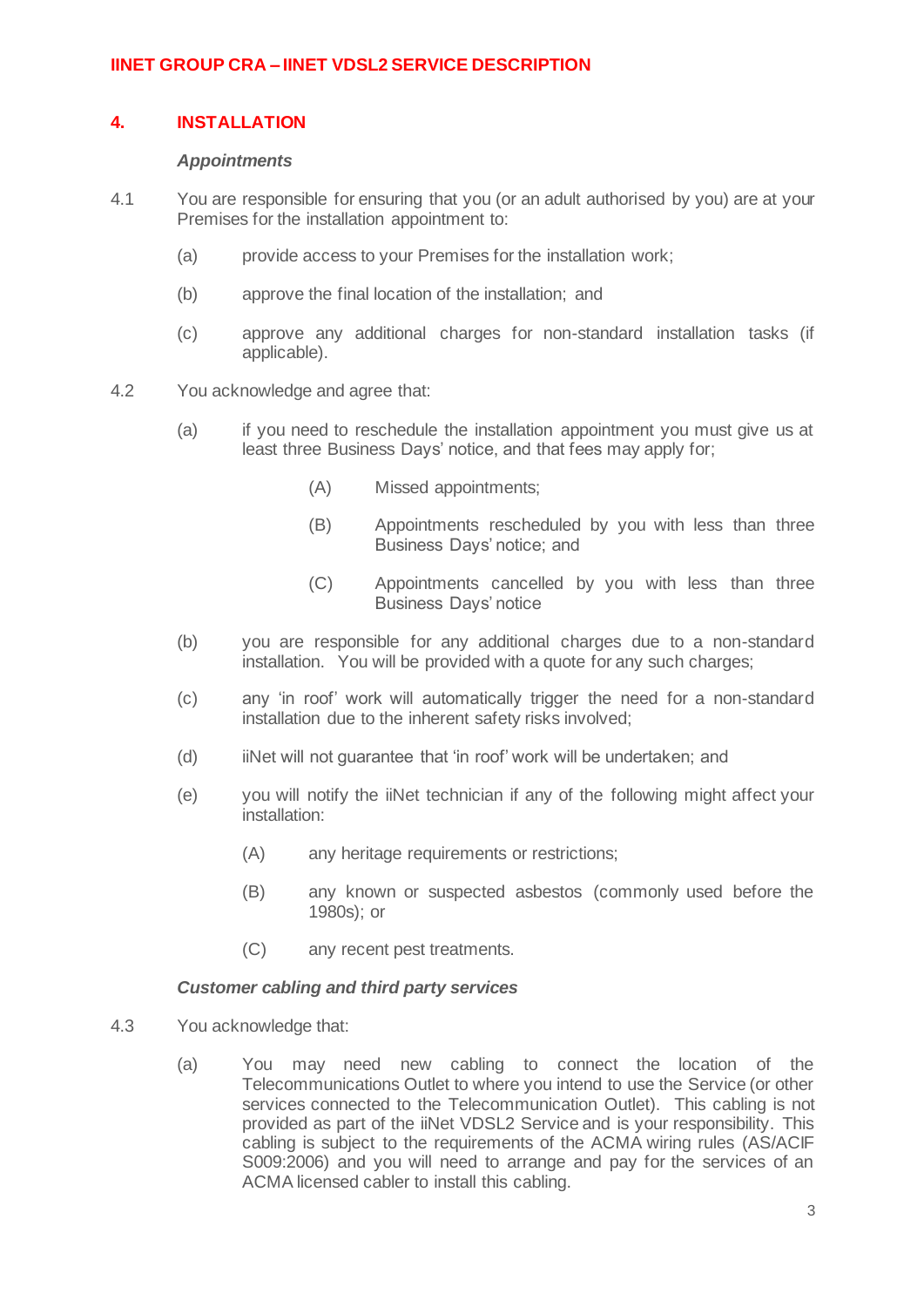- (b) You should consider all your future cabling needs (e.g. for a telephone service), as well as the immediate requirement for an Ethernet connection point at a suitable place inside your Premises.
- 4.4 Where wiring does not exist or you have a fault with your wiring, you can arrange for your own contractor to perform the work required to install or fix this wiring.
- 4.5 You will be responsible for the cost of any third party services that may be required in relation to the installation of the Service to the Premises (for example an electrician or licensed cabler).

#### *Access to your Premises*

- 4.6 You agree that you will allow us (or any other person nominated by us) safe, efficient and timely access to your Premises when required:
	- (a) to supply the service to you or any other customer;
	- (b) to deliver, install, connect, inspect, modify, replace, maintain, repair, reinstate, service, disconnect, remove or perform any other work on or in relation to part of the iiNet VDSL2 Network or any third party network; or
	- (c) for any other reasonable purpose,

for as long as the service is provided to you, and for a reasonable period thereafter as reasonably requested by us or our supplier.

- 4.7 You agree that:
	- (a) you will, upon request, provide any further written consent in a form reasonably required by us in relation to such access; and
	- (b) if you do not control the premises, you will promptly arrange any written consents for access required under this clause.
- 4.8 If you are not the owner of your Premises, you must obtain the owner's consent for the iiNet VDSL2 Equipment to be installed. You agree that the installation of the iiNet VDSL2 Equipment at the Premises is on the basis of the request that you have made to us and that we have relied upon your authority to make this request. You indemnify us against (and must pay us for) any claim the owner of the Premises makes against us relating to our entering the Premises or installing or maintaining any equipment at the Premises pursuant to your request for us to do so.

#### *Service activation and delivery of Hardware*

- 4.9 We will notify you of Service Commencement Date via the email address provided on your Application or via SMS to the mobile number provided on your Application.
- 4.10 We will endeavour to deliver any Hardware purchased promptly after approval of your Application.
- 4.11 You acknowledge that we may activate the iiNet VDSL2 Service before delivering the Hardware.
- 4.12 If you notify us that your Hardware contains faulty components, you must give us sufficient information to assess the Hardware including allowing us to test your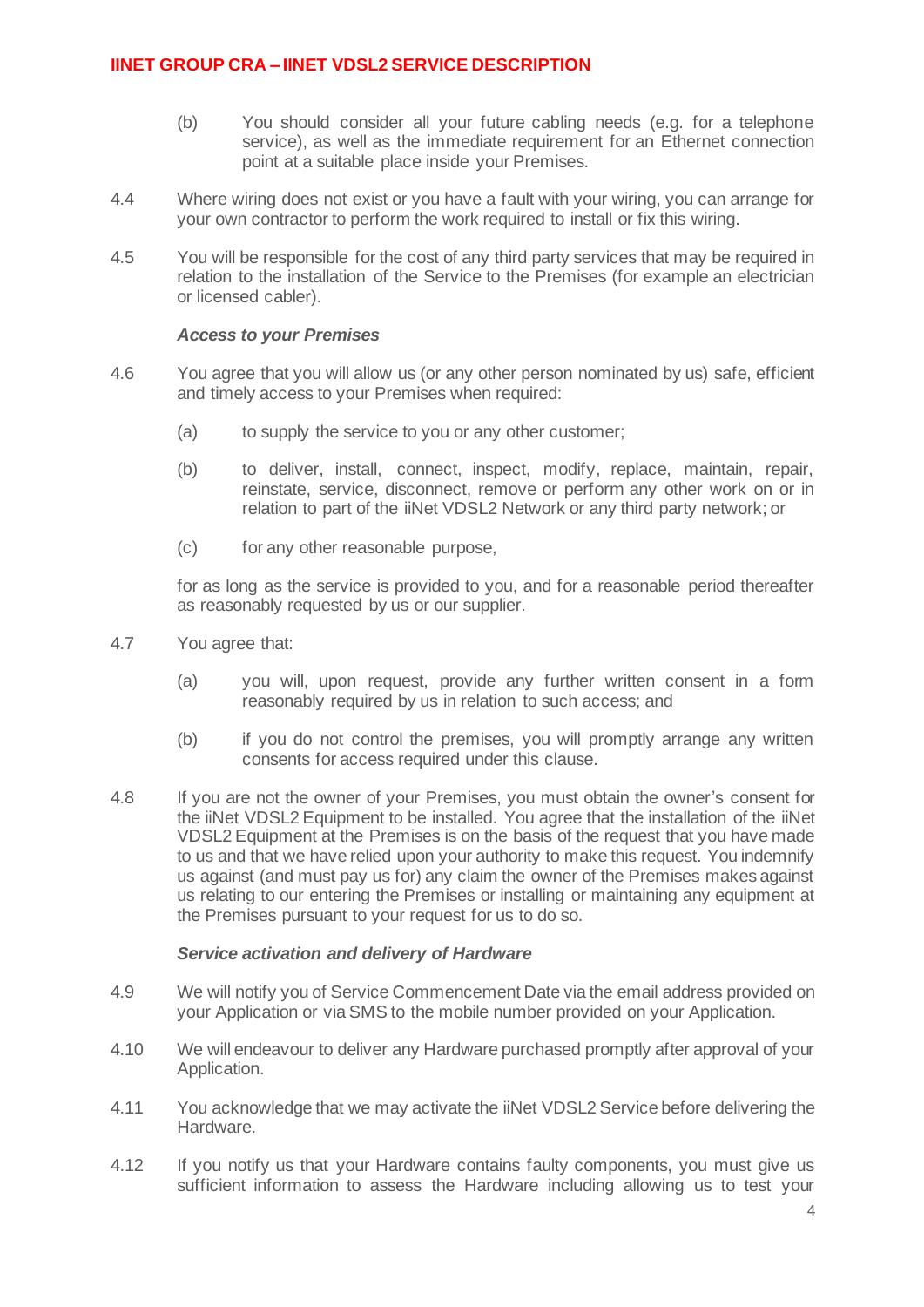personal computer. If we find that the relevant component is not faulty, we may charge you an Incorrect Call-Out Fee (as specified in the Pricing Schedule).

## **5. DISCLOSURE OF INFORMATION**

You consent to us disclosing any data or information regarding you or your service to third party suppliers (including our contracted technicians), as reasonably required by us or our third party suppliers for providing the iiNet VDSL2 Service to you or maintaining networks related to the iiNet VDSL2 Service.

## **6. PREVIOUS SERVICES**

- 6.1 You acknowledge and agree that:
	- (a) the same incentives and benefits (for example, discount plans and any concessions) available from your previous service provider may not be available for the iiNet VDSL2 Service;
	- (b) prior to the date that the iiNet VDSL2 Service is provided by us, any content and/or carriage services provided over the relevant Existing Service will be provided by your previous service provider;
	- (c) you will contact your previous service provider in relation to the provision of services and any faults relevant to the Existing Service in the period prior to the date that the iiNet VDSL2 Service is provided by us;
	- (d) our staff or representatives and/or your previous service provider may need to access your Premises for the purposes of installation or maintenance work;
	- (e) if you make an application for the iiNet VDSL2 Service, any pending orders in relation to your Existing Service may be cancelled;
	- (f) whether or not we provide the iiNet VDSL2 Service to you is dependent on a number of factors including availability of the service. The availability of the iiNet VDSL2 Service also varies depending on the geographic and technical capability of the underlying Network, if we agree to provide the iiNet VDSL2 Service to you, we will advise you if there is any significant delay during the application process or if not feasible we may refuse to provision you an iiNet VDSL2 Service.

# <span id="page-4-0"></span>**7. SOFTWARE**

7.1 We may choose to provide you with Software for use with the Service.

#### *Licence to use*

7.2 We grant to you a revocable, non-exclusive, non-transferable licence to use the Software subject to this clause [7](#page-4-0) and any end user agreement provided with the Software at the time of installation.

### *Restrictions on use*

7.3 Where we provide Software to you, you must: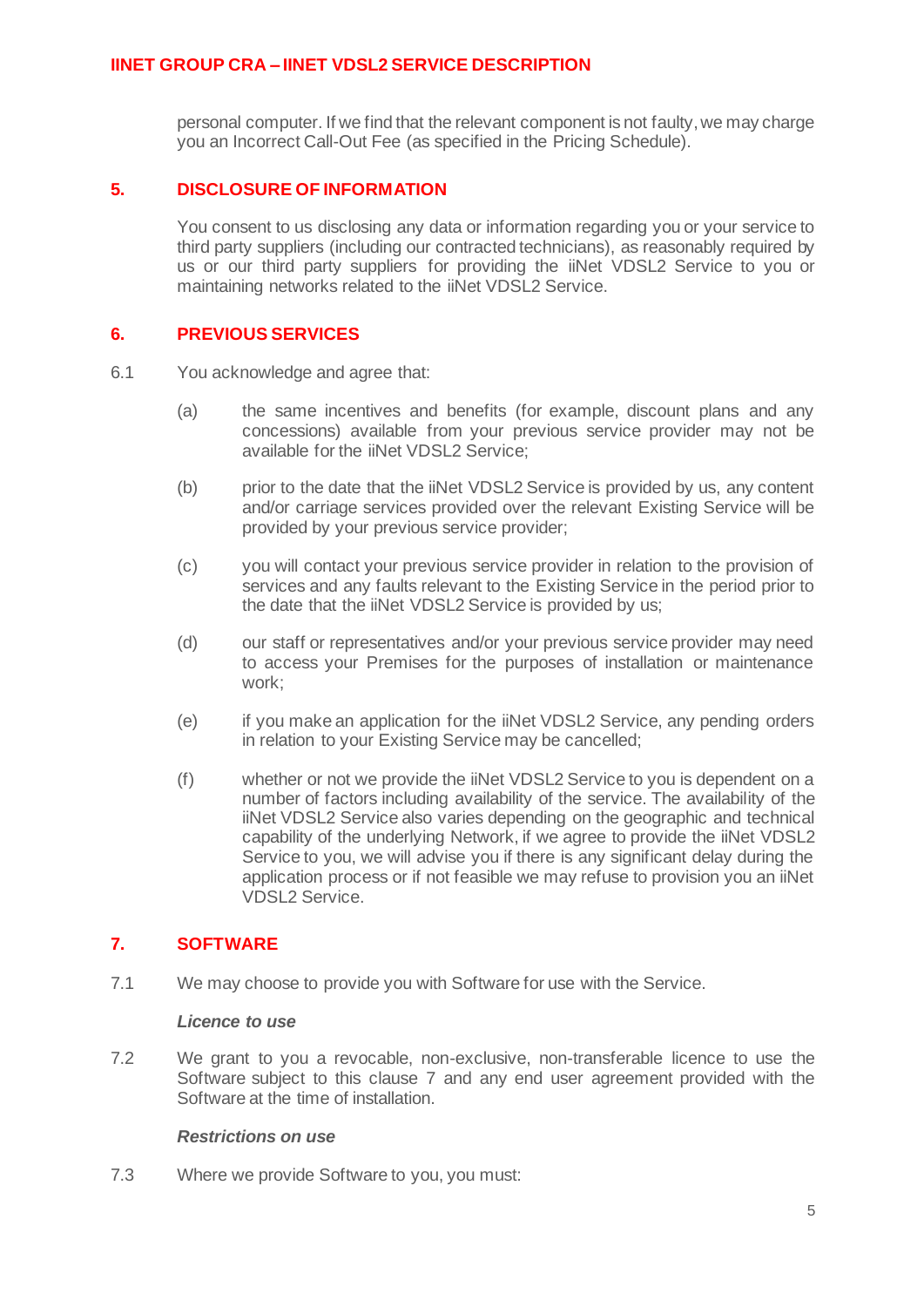- (a) only use the Software (including storing, loading, installing, executing or displaying it on a computer) in conjunction with the Service and on the number of additional computers corresponding to the number of any Additional Users you have requested. If you have requested Additional Users, we will give you the number of licenses that corresponds to the number of Additional Users requested;
- (b) not copy, translate, adapt, modify, alter, decompile, disassemble, reverse engineer or create any derivative works based on the Software or merge the Software with any other software, except where permitted by the Copyright Act 1968;
- (c) only use the Software in accordance with our reasonable directions from time to time;
- (d) not sub-licence, assign, share, sell, rent, lease, supply, distribute or otherwise transfer to any person your right to use the Software;
- (e) not alter or remove any copyright or other intellectual property notifications applied to the Software; and
- (f) comply with the terms and conditions of any end user agreement provided with the software at the time of installation.
- 7.4 Upon termination of the Service, any Software licences granted as part of the Service will immediately terminate and you must return to us or destroy any copies of the Software if we direct you to.

### **8. REQUIRED EQUIPMENT**

- 8.1 If we provide you with any of the Required Equipment, risk in the Required Equipment passes to you on delivery, and title to the Required Equipment passes to you when we receive payment in full.
- 8.2 If we do not supply any or all of the Required Equipment to you, you will need to supply all (or the remainder) of the Required Equipment before we can supply the Service to you.
- 8.3 If you choose to supply some or all of the Required Equipment yourself for use with the Service, the operation of such equipment and any repairs to it will be your responsibility.
- 8.4 Where we supply you a modem, we may manage this modem remotely to configure your specific settings and apply relevant firmware upgrades via our servers.

# **9. IINET VDSL2 EQUIPMENT**

9.1 Except for customer premises equipment such as internal wiring or equipment that is installed beyond the Network Boundary Point, we own the iiNet VDSL2 Equipment. You agree that you will not do anything or authorise anything to be done which might affect the ownership of the iiNet VDSL2 Equipment and that you will comply with all reasonable instructions of us to protect our ownership of the iiNet VDSL2 Equipment. You agree that without our prior written agreement, you will not remove or obscure any identification marks on the iiNet VDSL2 Equipment. You agree that the iiNet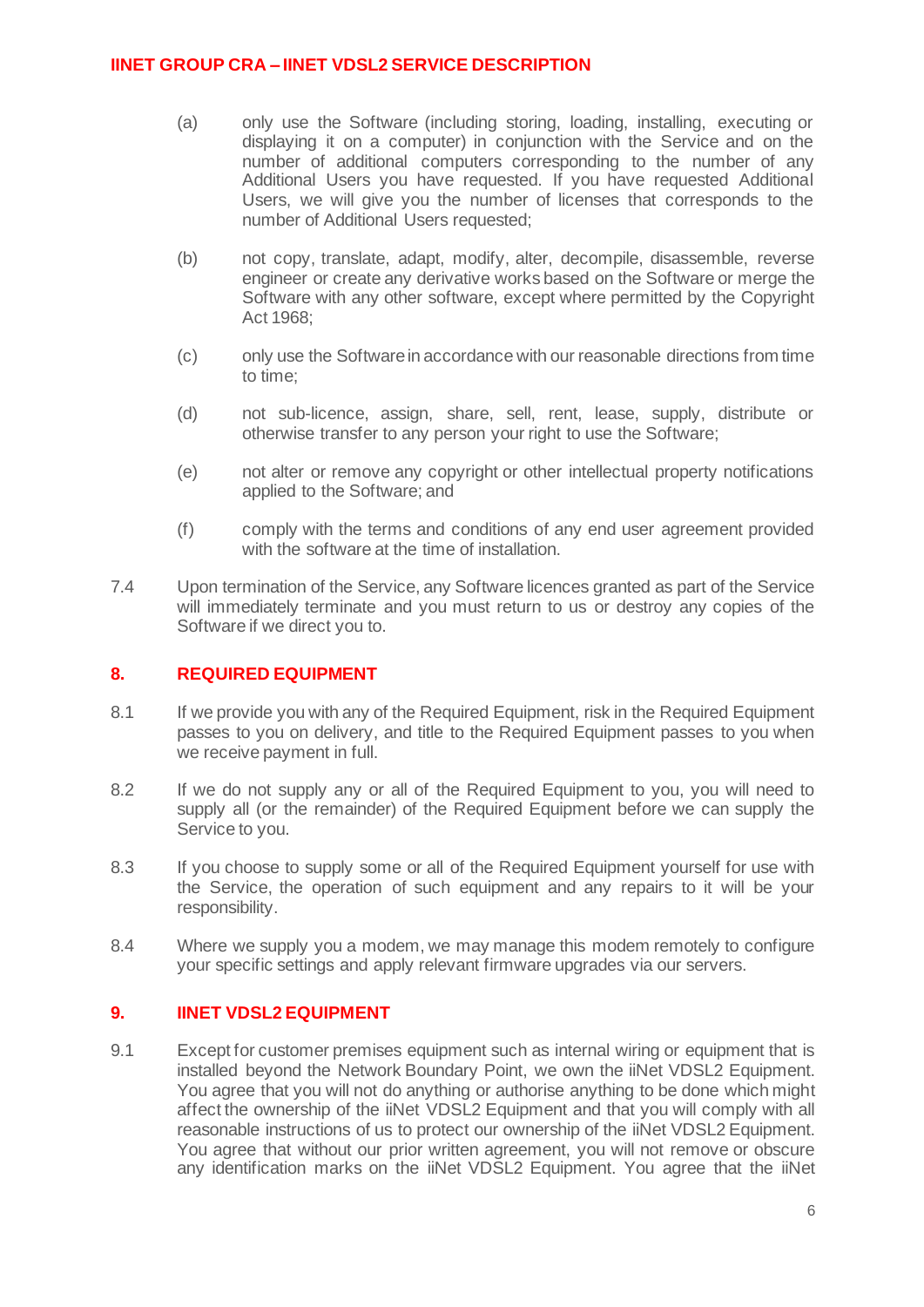VDSL2 Equipment will not be altered, repaired, serviced, removed, moved, accessed, tampered with or interfered with by any person who does not have the authority of us to do so.

- 9.2 You will not create (or attempt to create) any security interest, encumbrance, lien, charge or mortgage over the service or any part of the iiNet VDSL2 Equipment.
- 9.3 You will not interfere with or damage the iiNet VDSL2 Equipment and you will take all reasonable care of the iiNet VDSL2 Equipment.
- 9.4 You are liable for any damage to or removal of the iiNet VDSL2 Equipment, unless the damage or removal is caused by us or our contractors.

## **10. YOUR EQUIPMENT**

- 10.1 You agree to ensure that any equipment used by you in connection with the Service:
	- (a) is approved for use in connection with Australian telecommunications networks;
	- (b) is not used for any purpose other than the purposes for which it was approved; and
	- (c) is maintained in good repair and working condition.
- 10.2 You acknowledge and agree that:
	- (a) equipment that functions on a copper network may not function on iiNet VDSL2;
	- (b) we have no responsibility for Your Equipment (including telephone handsets, medical alarms, security alarms, EFTPOS machines, fax machines, TTY machines);
	- (c) it is your responsibility to establish whether Your Equipment is compatible with your iiNet VDSL2 service and we accept no responsibility for establishing whether Your Equipment is compatible with your iiNet VDSL2 service. If you are in any doubt you should contact the supplier of Your Equipment;
	- (d) we strongly recommend that you do not use any alarm devices, especially medical alarm devices, with an iiNet VDSL2 service that does not have battery back-up.

### **11. USE OF THE SERVICE**

- 11.1 When using the Service you must comply with:
	- (a) our CRA, including clause 4 of the General Terms, and this clause 11; and
	- (b) any rules, including any acceptable use conditions, imposed by any third party whose content or services you access using the Service or whose Network on which your data transmits.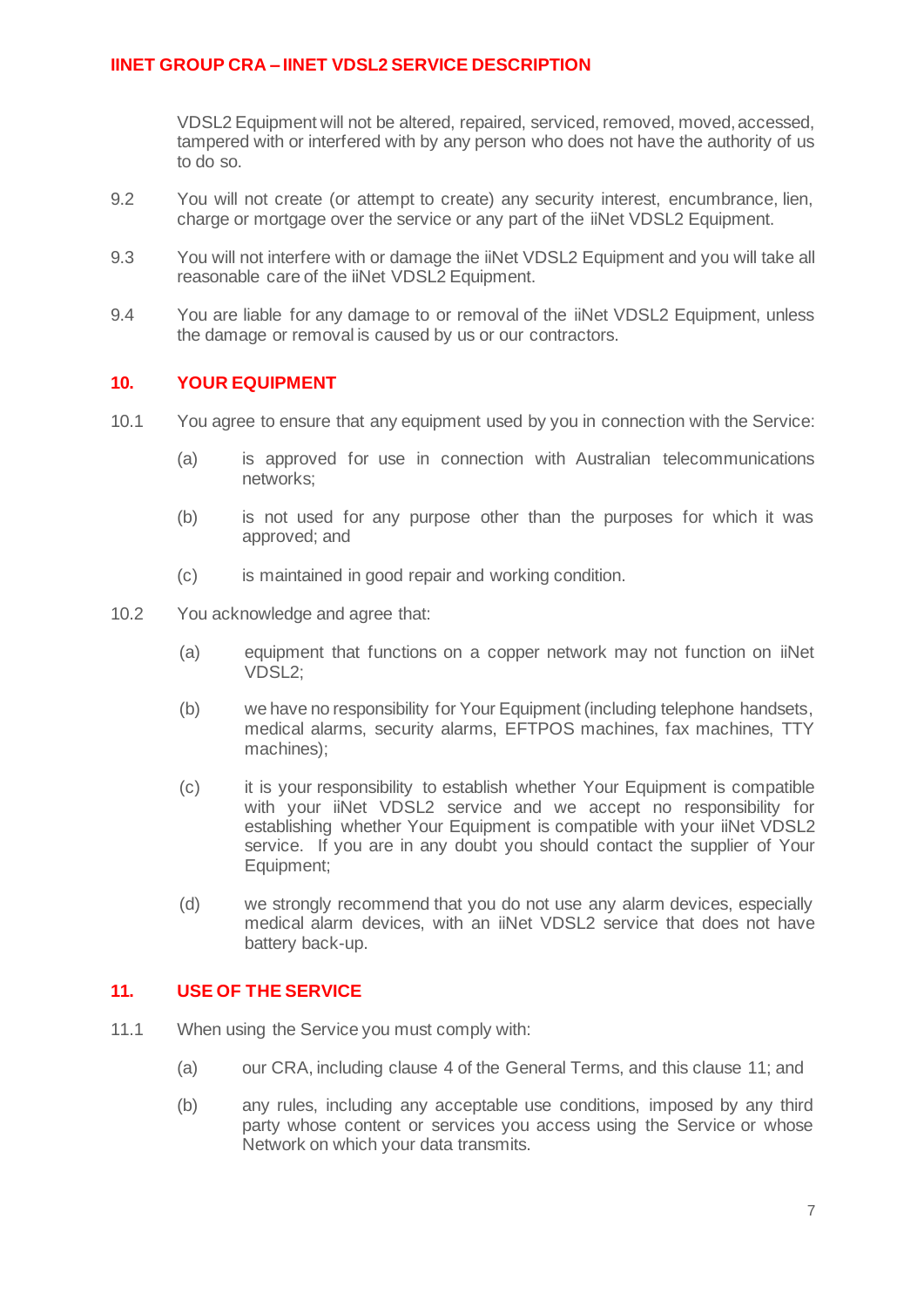- 11.2 Any use of the Service at the Premises is your responsibility. The terms of our CRA apply to you and also to anyone else who uses the Service (regardless of whether you give them permission to do so or not).
- 11.3 You must ensure that any software you use in relation to the Service is properly licensed.
- 11.4 The use of a Local Area Network (LAN) for personal use is permitted, however the set-up and configuration of a LAN connected to the modem is not supported by customer service.
- 11.5 All IP addresses provided by us for your use remain our property. Most Services include a dynamic IP address. A new IP address is usually allocated whenever the computer and modem are rebooted. The IP address remains until the next time the computer and modem are switched off. Where provided, you may configure your computer or modem to connect using a static IP address.
- 11.6 We may at any time adjust aspects of the Service for security or Network management reasons, including, without limitation:
	- (a) deleting transitory data that has been stored on our servers for longer than 90 days;
	- (b) deleting stored email messages that are older than 90 days;
	- (c) rejecting any incoming email messages and attachments that exceed 30 Megabytes (including encapsulation);
	- (d) delivering access and content via proxy servers;
	- (e) limiting the number of addresses to whom an outgoing email can be sent;
	- (f) refusing to accept incoming email messages to mailboxes that have exceeded the email storage limit;
	- (g) managing the Network to prioritise certain types of Internet traffic over others; and
	- (h) blocking or filtering specific Internet ports.
- 11.7 You are responsible for providing any security or privacy measures for your computer networks and any data stored on those networks or accessed through the Service. We will not be liable to you in respect of any loss, damage, costs or expenses incurred by you in connection with your failure to provide that security.
- 11.8 You may request additional users on the Service in accordance with the Pricing Schedule.
- 11.9 You must take reasonable steps to ensure that others do not gain unauthorised access to the Service through your account. We recommend that you do not disclose your password to others and that you change your password regularly.
- 11.10 We may monitor use of the Service to investigate a breach (or suspected breach) of the Acceptable Use Policy or upon the request of an authorised authority.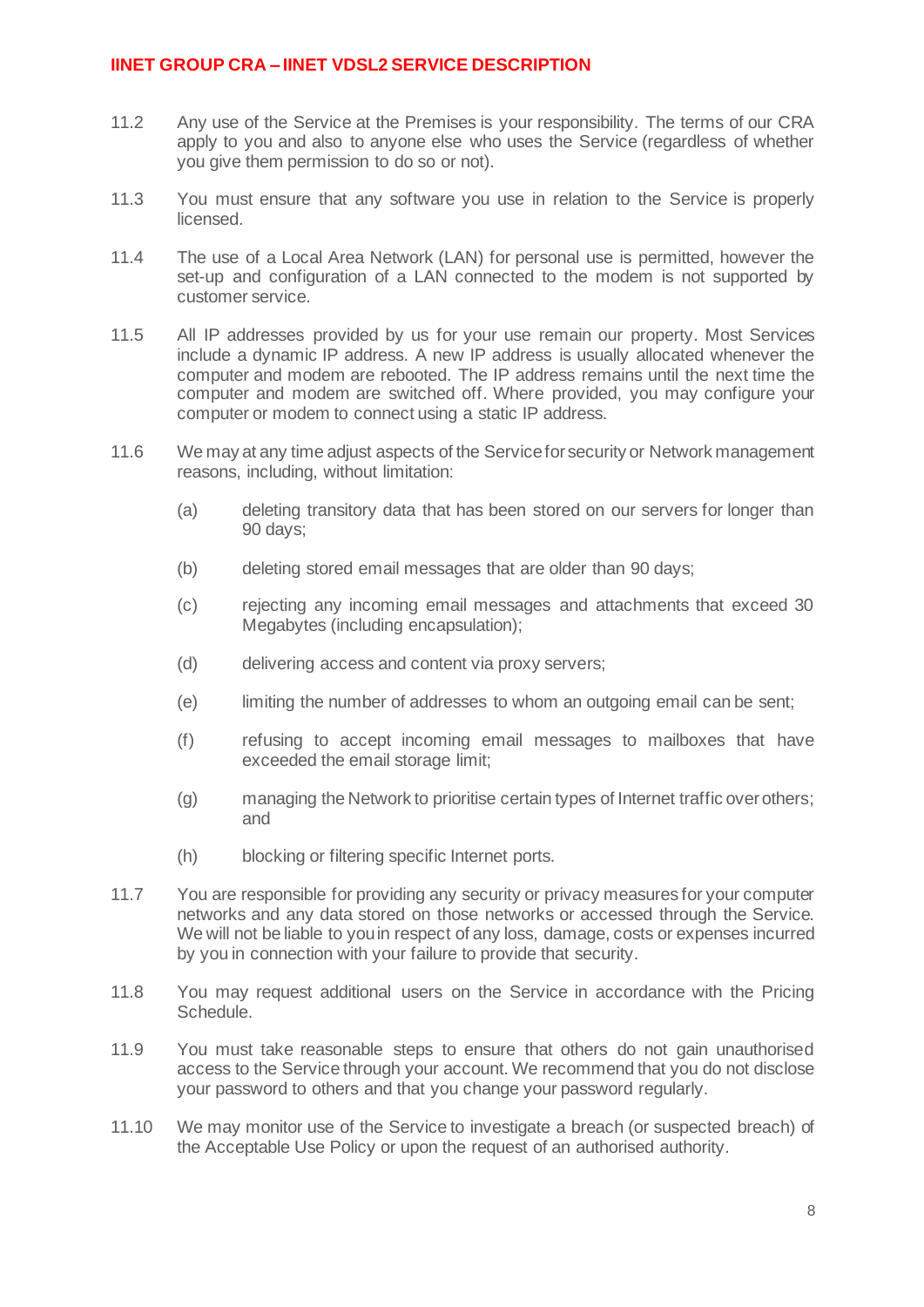11.11 Where you provide your own wireless computer connection device, you are responsible for any loss caused by an unauthorised interception of the Service.

## **12. SERVICE CHARGES AND BILLING**

#### *Service charges*

- 12.1 You must pay the charges for the Service set out in the Pricing Schedule and any other charges set out in your Application.
- 12.2 The charges for the Service will depend on the Service options, features and characteristics for each Service option selected by you in your Application.

#### *Billing*

- 12.3 We will bill you for the charges for the Service in accordance with the billing period set out in the Pricing Schedule.
- 12.4 Your bill will be electronically mailed to the email address provided by you to us from time to time. Printed-paper invoices requested by you may incur a fee as notified by us to you.

### *Commencement of charges*

12.5 Service charges will accrue from the Service Commencement Date.

### *Payment*

- 12.6 You must pay the charges for the Service:
	- (a) by direct debit payment from your credit card or nominated bank account; or
	- (b) by an acceptable method as described on your invoice.
- 12.7 If you provide us with your credit card or bank account details for the purposes of paying for the Service, we may:
	- (a) charge any up-front fees agreed to by you when submitting your application;
	- (b) charge all fees to your credit card on a monthly basis from the applicable date referred to in clause 12.5;
	- (c) disclose your credit card details to, and obtain information from, any financial information or credit card issuer to verify the credit card details;
	- (d) take steps to verify that there is sufficient funds available on your credit card account to pay for invoiced fees; and
	- (e) charge any applicable Break Fee to your credit card following cancellation of the Service.
- 12.8 If the direct debit from your bank account, or from your credit card is declined for any reason we may impose a Decline Fee (as set out in the Pricing Schedule).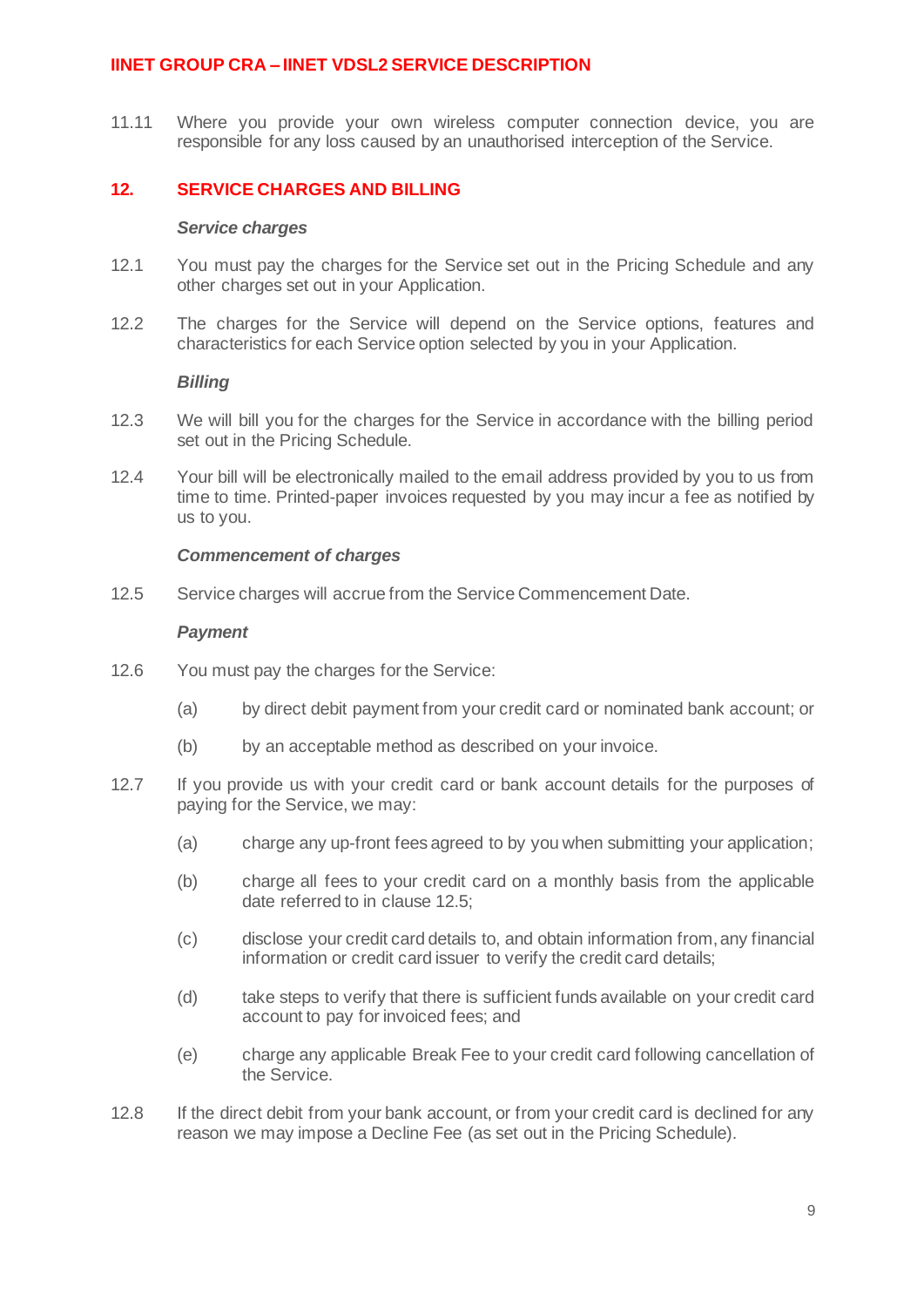- 12.9 Subject to your right to later claim a refund of your charges for certain Interruptions to the Service pursuant to clauses 14.4 to 14.8 of the General Terms, you must continue to pay the charges for the Service even if:
	- (a) your computer is not working;
	- (b) you actively cease using the Service for any reason in circumstances where the Service is available for use; or
	- (c) the Service is unavailable, or has limited availability, for an insignificant period due to a network or system outage.

## **13. MONTHLY USAGE ALLOWANCE AND SHAPING**

### *Monthly usage allowance*

- 13.1 Each iiNet VDSL2 Plan provides a Monthly Usage Allowance that represents the maximum Usage without Shaping or additional charges during a Billing Month (regardless of the number of days in that month). All traffic is counted towards the Monthly Usage Allowance on the iiNet VDSL2 Service, including any Netphone Services supplied over the iiNet VDSL2 (if applicable).
- 13.2 Your Usage is reset to zero each month, commencing on the date you are initially billed for the Service ("Billing Month").
- 13.3 Clause 13.1 does not apply to iiNet Cable Plans with unlimited data.

# **14. CANCELLATION, SUSPENSION OR VARIATION**

#### *Cancellation or suspension by us*

14.1 We may cancel, suspend or restrict the supply of the Service to you in accordance with the General Terms of our CRA.

#### *Cancellation or suspension by you*

- 14.2 You may cancel the Service at any time by contacting us and verifying your identity but you may be required to pay a Break Fee in accordance with clause [14.3.](#page-9-0)
- <span id="page-9-0"></span>14.3 If you cancel the Service after service activation but before the end of the Contract Term, the Break Fee set out in the Pricing Schedule will apply. No Break Fee is payable on no lock-in contracts. Subject to our Billing Policy, you authorise us to debit these payments from your credit card or bank account at the time of receipt of a cancellation notice from you. We will credit any fees paid in advance by you against fees payable by you for another service supplied by us or a related iiNet Entity to you.
- 14.4 iiNet VDSL2 Services cannot be suspended by you as there is an on-going cost incurred by us in maintaining the connection with our supplier.

### *Variations*

14.5 You may vary your iiNet VDSL2 Plan within the iiNet VDSL2 Service range. A fee for making a variation may apply as described in the Pricing Schedule.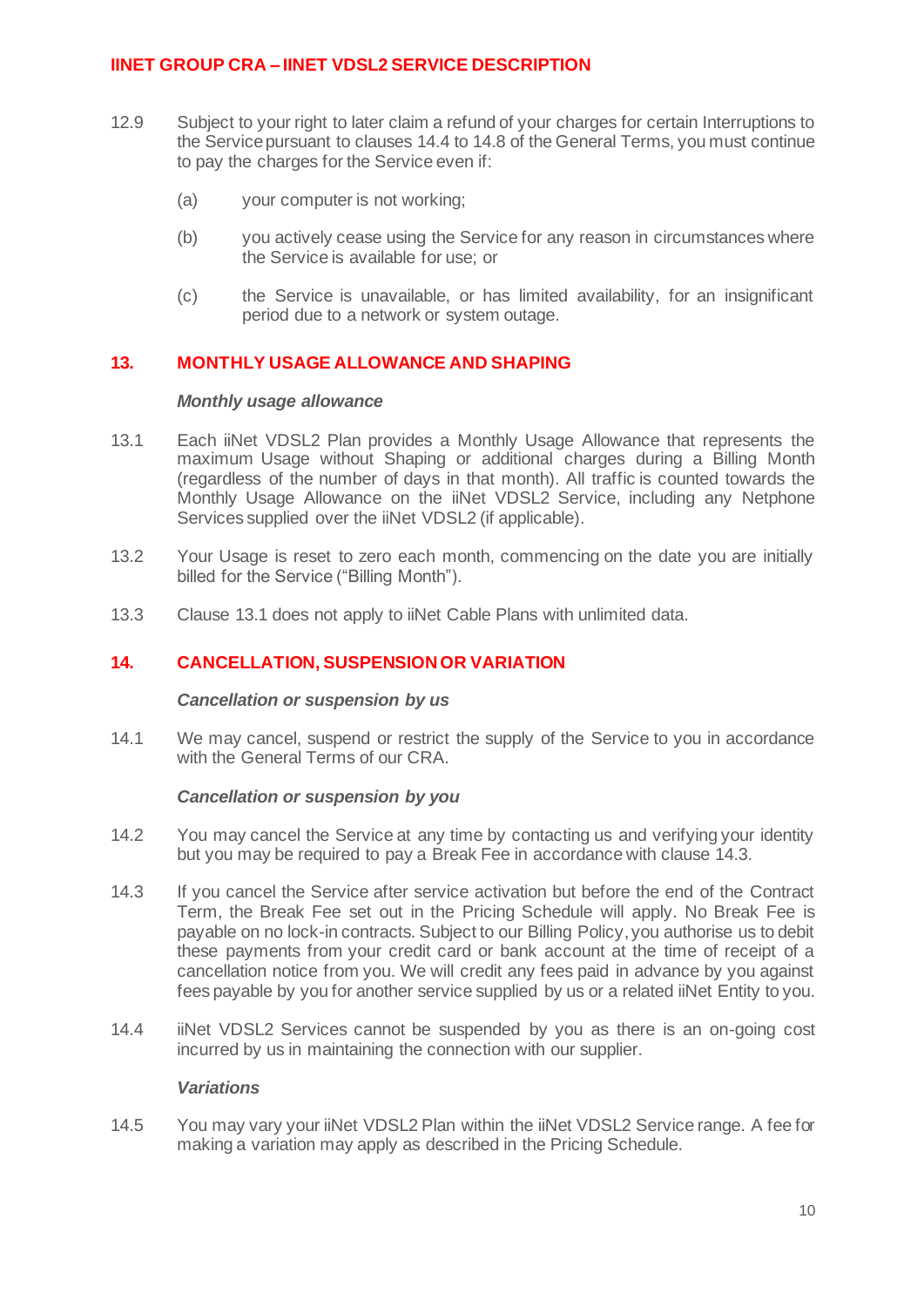- 14.6 If you vary your Service you are responsible for ensuring that the varied Service selected by you meets your requirements.
- 14.7 The variation of your Service or iiNet VDSL2 Plan, will not affect the duration of the Contract Term.
- 14.8 We will apply any fees paid in advance by you against the fees payable for the varied Service. All traffic used in the previous 30 days will count towards the Monthly Usage Allowance applicable to the varied Service for the purposes of Shaping.

### **15. MOVING PREMISES**

- 15.1 The Service may not be available from all locations. If you plan to move Premises you must make an Application at the new Premises and cancel your existing iiNet VDSL2 Service.
- 15.2 If the Service is available at your new Premises:
	- (a) we may accept your Application and provide the Service at your new Premises; and
	- (b) we will charge you a setup fee as specified in the Pricing Schedule.
- 15.3 If the Service is not available at your new Premises and you move before the end of the Contract Term then any applicable Break Fee will apply unless:
	- (a) you elect to obtain an alternate service from us at your new address for the remainder of your existing Contract Term or for a new minimum Contract Term that is longer than 12 months. In these instances, we will waive any applicable Break Fee but we will charge you a set-up fee for the new service, as specified in the Pricing Schedule.

### **16. CUSTOMER SUPPORT**

- 16.1 You acknowledge that:
	- (a) Unless stated expressly otherwise on our Website, we provide customer support for connecting the Service to a single computer that meets the System Requirements. We will not provide customer support for the connection of additional computers (even if you have nominated Additional Users for the Service), networking devices or local area networks to the Service.
	- (b) We do not provide technical support for Services under the following conditions:
		- (A) running internal networks connected to the Service except in connection with Hardware that is specifically designed for that purpose;
		- (B) running network services or providing network services to others via the Service;
		- (C) running connectivity software other than Software that we provide to you; or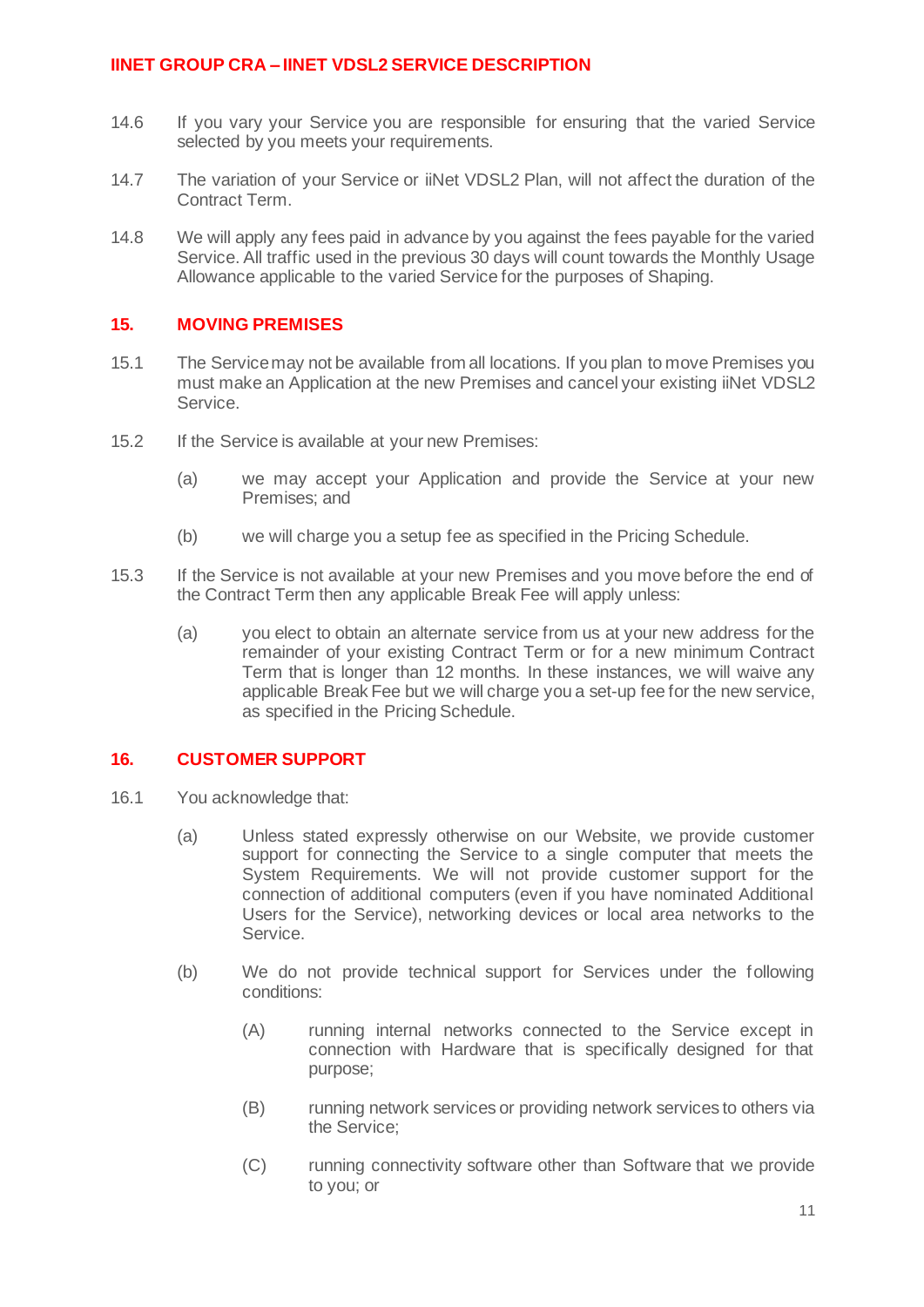- (D) Macintosh operating systems below v10.0.
- (c) We do not guarantee that the Hardware will be compatible with any network of machines.
- (d) Some telecommunication services and products are not compatible with the Service and may not be available to you following installation of the Service.
- (e) We cannot guarantee that your connection to the Internet will achieve any specific speed specified in the Pricing Schedule at any given time.
- (f) We will use reasonable care and skill in providing the Service. However, given the nature of telecommunications systems (including the Service's reliance on systems and services not owned or controlled by us), we cannot guarantee that the Service will be continuous, fault-free or accessible at all times.
- (g) We are unable to provide support for software that was not supplied by us, including software Downloaded from the Internet.
- (h) We reserve the right to add, or delete web sites to/from our filter list without prior notice to you.

### *Fault reporting and rectification*

- 16.2 You agree your iiNet VDSL2 Service is provided to you by us and not any wholesaler and you do not have a contract with any wholesaler of the iiNet VDSL2 Network. You agree to report to us – and specifically NOT to any wholesaler - any faults or other issues with the iiNet VDSL2 Service that you are obtaining from us.
- 16.3 If your iiNet VDSL2 Service is faulty, in most cases you will be required to be at the Premises where the iiNet VDSL2 Service is installed for the fault to be fixed. If iiNet requires you to be at the Premises during fault fixing, we or our contractor will contact you to arrange a suitable time.
- 16.4 If you lodge a fault on the iiNet VDSL2 Service and a technician has attended your Premises, and the fault is found to be within your own equipment (excluding where the fault is isolated to your wiring under which clause [16.5](#page-11-0) applies), you will be required to pay an Incorrect Call-Out Fee (as specified in the Pricing Schedule).
- <span id="page-11-0"></span>16.5 If you lodge a fault on the iiNet VDSL2 Service and the fault is isolated to the wiring at your Premises (where either it does not exist, or it exists and is faulty), you can arrange for your own contractor to perform the work required to install or fix this wiring, or you can request that iiNet perform the required work. If requested, iiNet will arrange a technician to attend your premises for which you must be in attendance, and prior to commencing the work the technician will quote you a Variable Fee for Service based on the work required.
- 16.6 If you experience a fault in respect of your connection to the Service, you can contact customer support by telephoning or emailing us.

### *Warranty*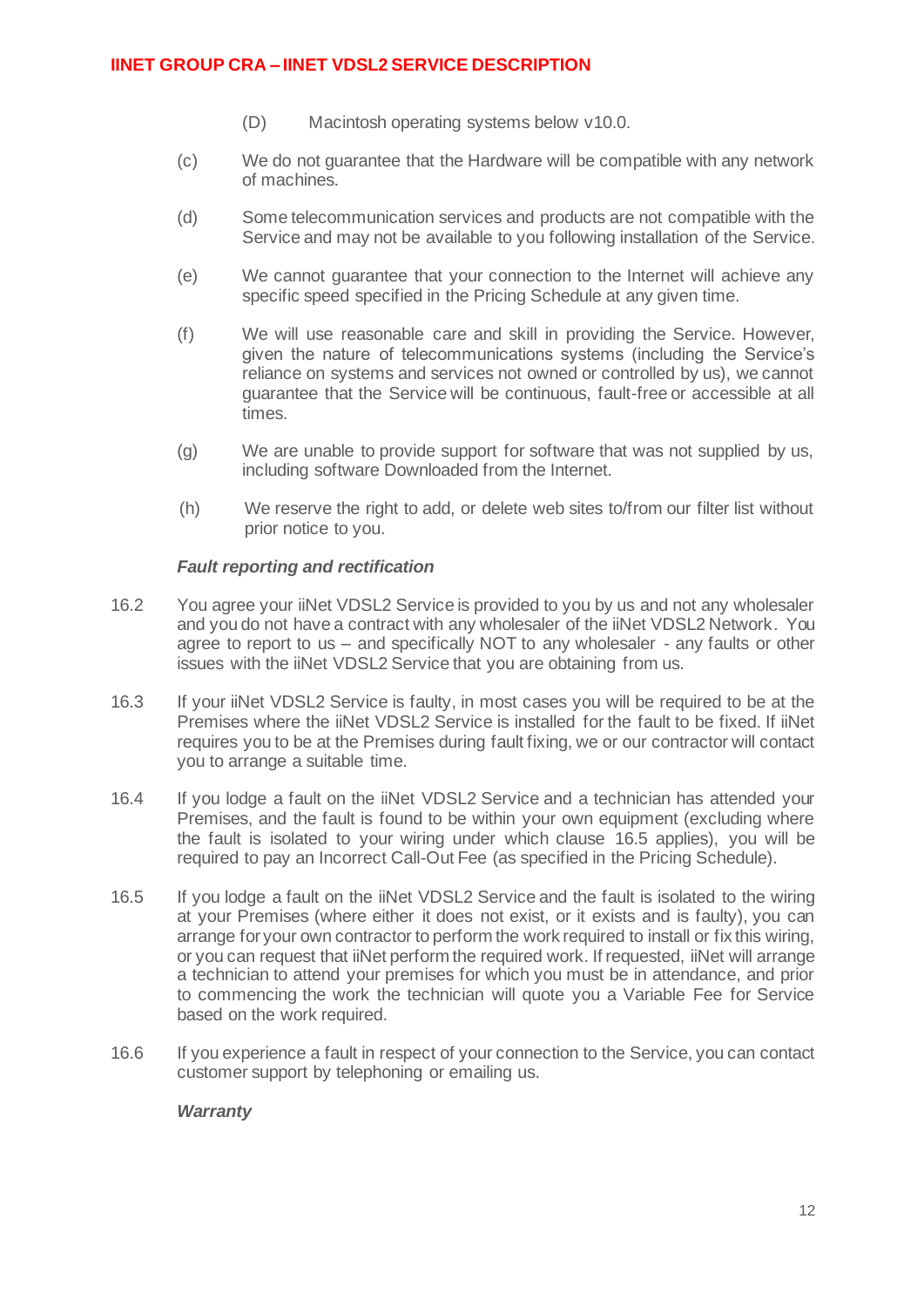- 16.7 We provide the Warranty Periods specified in the Warranty Information Statement at no extra cost, with equipment we supply to you. The Warranty Periods do not apply where you have supplied your own modem or other Equipment.
- 16.8 If you notify us of a fault with the modem or other Required Equipment we have supplied to you, within their respective Warranty Periods, we will repair, replace or provide credit for the faulty item at no cost to you. However, if the fault was caused by:
	- (a) any equipment not provided by us (such as your computer);
	- (b) any interference caused by a Force Majeure Event;
	- (c) any interference with or modification to this equipment or a failure to use it in accordance with the manufacturer's specifications or our instructions; or
	- (d) damage caused by you,

then we will charge you a fee, as specified in the Pricing Schedule, for the repair or replacement, including associated shipping and/or handling costs.

## **17. LIMITATION OF LIABILITY FOR IINET**

You agree that, where you acquire an iiNet VDSL2 Service from us under this Service Schedule, any reference to "we", "us" or "our" in the liability provisions contained in clauses 14 and 15 of the General Terms will be interpreted so as to include iiNet and each of their respective personnel, including contracted installers.

### **18. DEFINITIONS**

18.1 In this Service Description:

**Billing month** has the meaning set out in clause 13.2

**Connecting Cable** means the copper or aluminium based line which connects from a building entry point to the Telecommunications Outlet or Passive NTD.

**Existing Service** means the broadband internet and/or telephony service that we or a related entity supply to you at your Premises.

**Hardware** means a kit containing Required Equipment and Software ordered by you in your Application needed to connect to the Service.

**iiNet VDSL2Network** means the VDSL2 network operated by iiNet at select locations in the Australian Capital Territory.

**iiNet VDSL2 Equipment** means any equipment, parts and/or facility that we or our Supplier provides as part of or in order to deliver this Service, but excludes any items that you have purchased or Your Equipment.

**Lead-In** means a line that connects, or is intended to connect, a VDSL2 service to the Telecommunications Outlet or Passive NTD at your Premises.